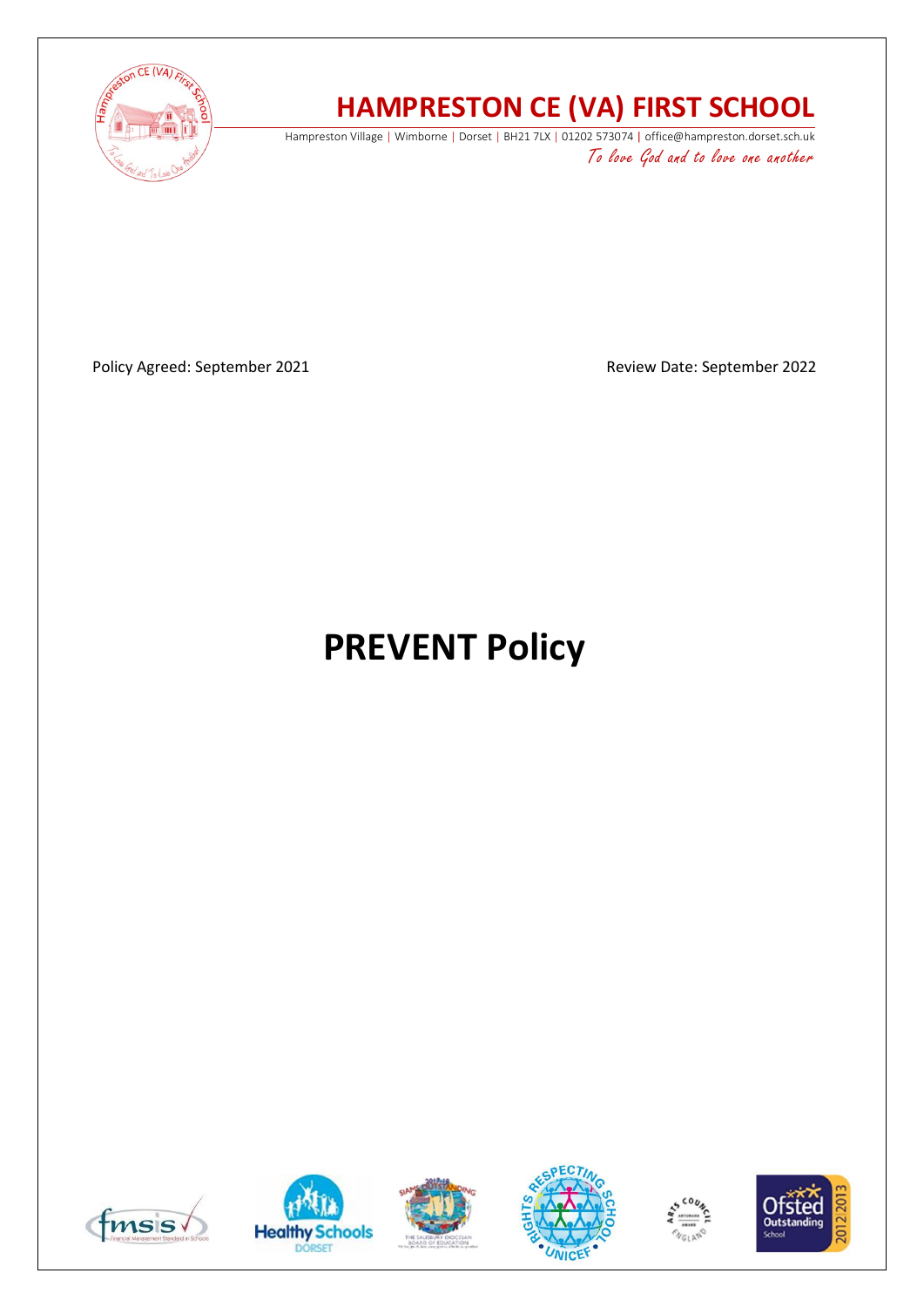### **Prevent Policy Statement**

Hampreston CE (VA) First School is fully committed to safeguarding and promoting the welfare of all its pupils. As a school we recognise that safeguarding against radicalisation is no different from safeguarding against any other vulnerability. All staff are expected to uphold and promote the fundamental principles of British values, including democracy, the rule of law, individual liberty and mutual respect, and tolerance of those with different faiths and beliefs.

#### AIMS AND PRINCIPLES

The main aims of this policy statement are to ensure that staff are fully engaged in being vigilant about radicalisation; that they overcome professional disbelief that such issues will not happen here and ensure that we work alongside other professional bodies and agencies to ensure that our pupils are safe from harm. The principle objectives are that:

- All Staff and Governors will have an understanding of what radicalisation and extremism are and why we need to be vigilant in school.
- All Staff and Governors will know what the school policy is on anti-radicalisation and extremism and will follow the policy when issues arise.
- All parents and pupils will know that the school has policies in place to keep pupils safe from harm and that the school regularly reviews its systems to ensure they are appropriate and effective.

#### DEFINITIONS AND INDICATORS

Radicalisation is defined as the act or process of making a person more radical or favouring of extreme or fundamental changes in political, economic or social conditions, institutions or habits of the mind. Extremism is defined as the holding of extreme political or religious views.

#### PROCEDURES FOR REFERRALS

Although serious incidents involving radicalisation have not occurred at Hampreston First School to date, it is important for us to be constantly vigilant and remain fully informed about the issues which affect the region in which we teach. Staff are reminded to suspend any professional disbelief that instances of radicalisation 'could not happen here' and to refer any concerns through the appropriate channels (currently via the Designated Safeguarding Lead or Headteacher).

We believe that it is possible to intervene to protect people who are vulnerable. Early intervention is vital and staff must be aware of the established processes for front line professionals to refer concerns about individuals and/or groups. We must have the confidence to challenge, the confidence to intervene and ensure that we have strong safeguarding practices based on the most up-to-date guidance and best practice.

The Designated Lead for Child Protection and Safeguarding and the Headteacher will deal swiftly with any referrals made by staff or with concerns reported by staff.

The Headteacher will discuss the most appropriate course of action on a case-by-case basis and will decide when a referral to external agencies is needed.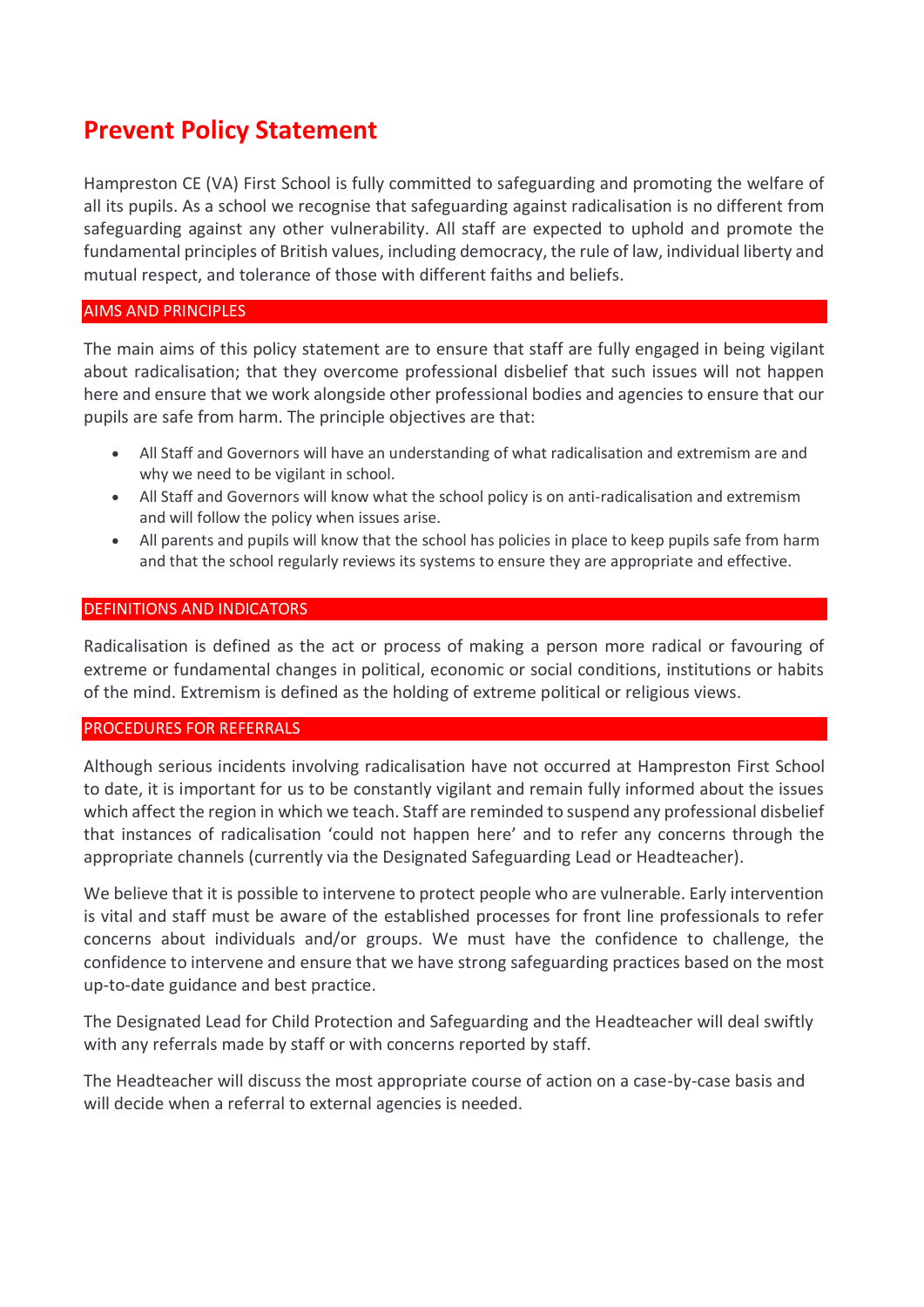#### THE ROLE OF THE CURRICULUM

Our curriculum promotes respect, tolerance and diversity. We are committed to ensuring that our pupils are offered a broad and balanced curriculum that aims to prepare them for life in modern Britain. Children are encouraged to share their views and recognise that they are entitled to have their own different beliefs which should not be used to influence others.

Our PSHE (Personal, Social and Health Education), Citizenship and SMSC (Spiritual, Moral, Social and Cultural) provision is embedded across the curriculum, and underpins the ethos of the school.

Teaching the schools' core values alongside the fundamental British values supports quality teaching and learning, whilst making a positive contribution to the development of a fair, just and civil society.

Children are regularly taught about how to stay safe when using the Internet and are encouraged to recognise that people are not always who they say they are online. They are taught to seek adult help if they are upset or concerned about anything they read or see on the Internet.

#### Role of Governing Body

The Governing Body of our School will undertake appropriate training to ensure that they are clear about their role and the parameters of their responsibilities as Governors, including their statutory safeguarding duties. The Governing Body will support the ethos and values of our school and will support the school in tackling extremism and radicalisation. In line with the provisions set out in the DfE guidance 'Keeping Children Safe in Education 2021' the governing body will challenge the school's senior management team on the delivery of this policy and monitor its effectiveness.

#### Recruitment

The arrangements for recruiting all staff, permanent and volunteers, to our school will follow Dorset Councils's guidance for safer recruitment best practice in education settings, including, but not limited to, ensuring that DBS checks are always made at the appropriate level, that references are always received and checked and that we complete and maintain a single central record of such vetting checks.

We will apply safer recruitment best practice principles and sound employment practice in general and in doing so will deny opportunities for inappropriate recruitment or advancement.

We will be alert to the possibility that persons may seek to gain positions within our school so as to unduly influence our schools character and ethos.

We are aware that such persons seek to limit the opportunities for our pupils thereby rendering them vulnerable to extremist views and radicalisation as a consequence. Therefore, by adhering to safer recruitment best practice techniques and by ensuring that there is an ongoing culture of vigilance within our school and staff team we will minimise the opportunities for extremist views to prevail.

#### STAFF TRAINING

Through INSET opportunities in school, we will ensure that our staff are fully aware of the threats, risks and vulnerabilities that are linked to radicalisation; are aware of the process of radicalisation and how this might be identified early on.